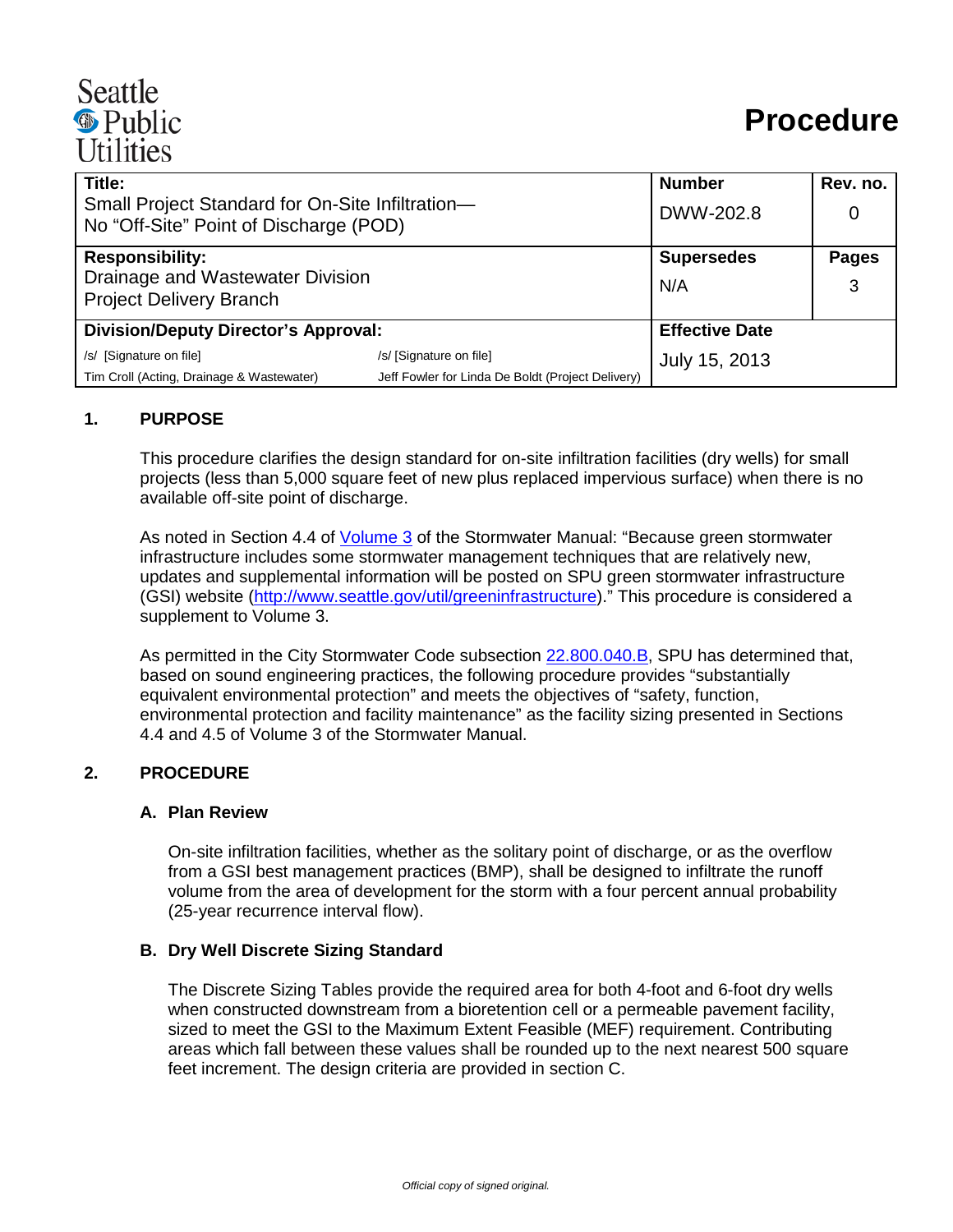| Dry Well Sizing Downstream of Bioretention Sized for Non-SFR GSI to MEF<br>Requirement (91% infiltration) or Permeable Pavement Facility |                       |                         |  |  |
|------------------------------------------------------------------------------------------------------------------------------------------|-----------------------|-------------------------|--|--|
| <b>Contributing Area</b><br>(sq ft)                                                                                                      | Dry Well Area (sq ft) |                         |  |  |
|                                                                                                                                          | Dry Well Depth = 4 ft | Dry Well Depth = $6$ ft |  |  |
| 500                                                                                                                                      | 27                    | 19                      |  |  |
| 1,000                                                                                                                                    | 98                    | 67                      |  |  |
| 1,500                                                                                                                                    | 164                   | 115                     |  |  |
| 2,000                                                                                                                                    | 240                   | 169                     |  |  |
| 2,500                                                                                                                                    | 314                   | 222                     |  |  |
| 3,000                                                                                                                                    | 390                   | 278                     |  |  |
| 3,500                                                                                                                                    | 468                   | 336                     |  |  |
| 4,000                                                                                                                                    | 548                   | 396                     |  |  |
| 4,500                                                                                                                                    | 630                   | 459                     |  |  |
| 5,000                                                                                                                                    | 713                   | 524                     |  |  |

## **Table 1: Discrete Sizing for Parcel-Based Projects**

## **Table 2: Discrete Sizing for Single-Family Residential Projects**

| Dry Well Sizing Downstream of Bioretention Sized for SFR GSI to MEF<br>Requirement (95% infiltration) or Permeable Pavement Facility |                       |                         |  |  |
|--------------------------------------------------------------------------------------------------------------------------------------|-----------------------|-------------------------|--|--|
| <b>Contributing Area</b><br>(sq ft)                                                                                                  | Dry Well Area (sq ft) |                         |  |  |
|                                                                                                                                      | Dry Well Depth = 4 ft | Dry Well Depth = $6$ ft |  |  |
| 500                                                                                                                                  | 14                    | 9                       |  |  |
| 1,000                                                                                                                                | 71                    | 49                      |  |  |
| 1,500                                                                                                                                | 130                   | 90                      |  |  |
| 2,000                                                                                                                                | 200                   | 137                     |  |  |
| 2,500                                                                                                                                | 260                   | 184                     |  |  |
| 3,000                                                                                                                                | 326                   | 234                     |  |  |
| 3,500                                                                                                                                | 393                   | 286                     |  |  |
| 4,000                                                                                                                                | 462                   | 341                     |  |  |
| 4,500                                                                                                                                | 532                   | 399                     |  |  |
| 5,000                                                                                                                                | 605                   | 458                     |  |  |

Infiltration facilities that do not meet the above design criteria and the assumptions in Section 4 shall be sized to meet the Peak Control Standard per Section 4.5.3.3 of Volume 3 of the Stormwater Manual.

For projects that discharge directly to a dry well (if a bioretention cell or permeable pavement facility are not feasible upstream), the dry well shall be sized to meet the Peak Control Standard per Section 4.5.3.3 of Volume 3 of the Stormwater Manual.

Projects shall include an overflow for all stormwater facilities per Section 4.2.5 of Volume 3 of the Stormwater Manual. This will typically be overtopping of the facility. The Plans shall indicate all flow paths.